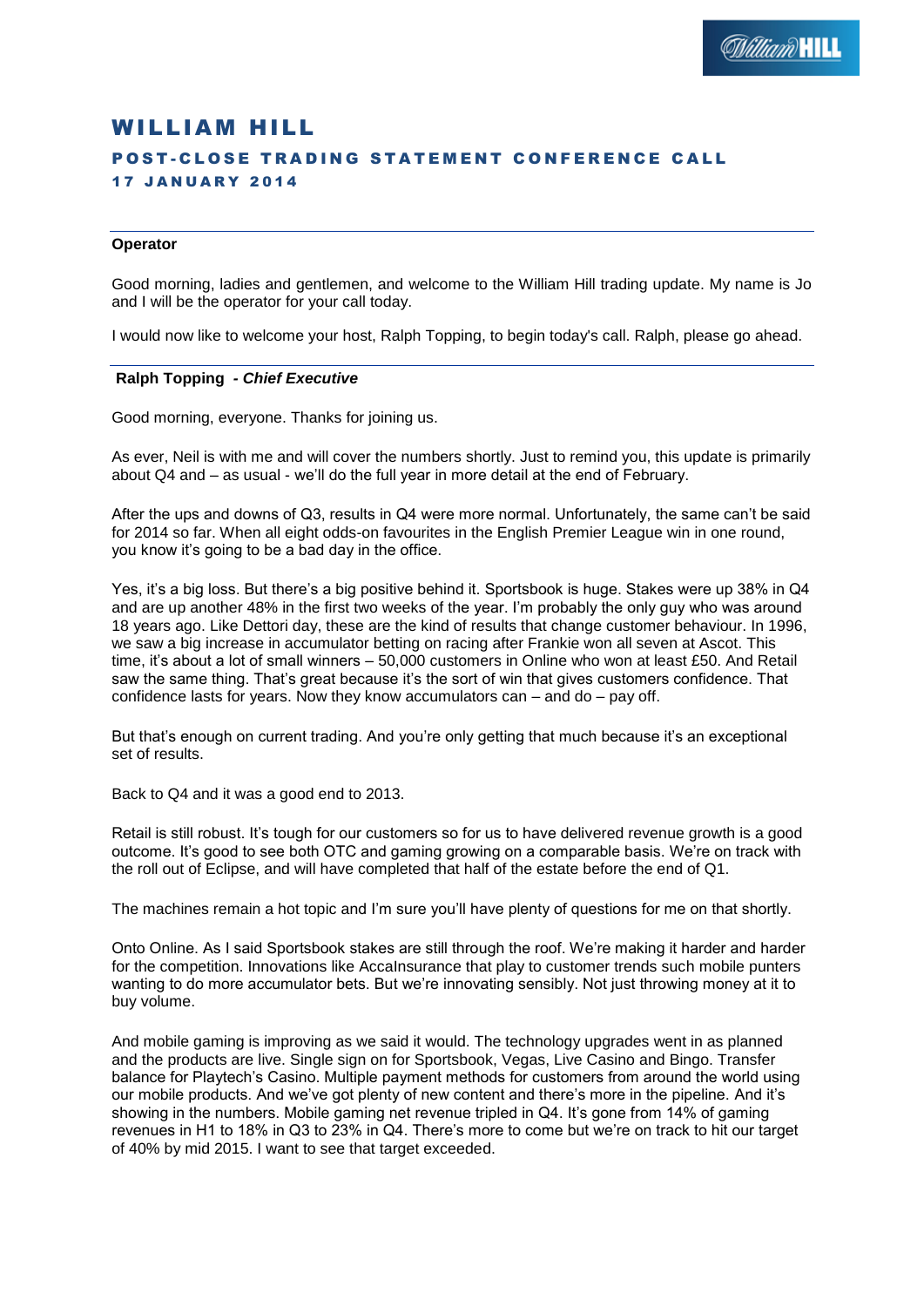Mobile for Italy is also live and I'll talk more about Italy and Spain when we see you at the end of February.

Australia is also making progress. We laid out our plan at the mid year. It's about delivering a better user experience, making the business more digital and reshaping the marketing investment. We're moving ahead on all of those. There'll be a new website in this half. We'll migrate the Tom Waterhouse business in H1 as well, giving it a scale operation, a stable platform and a better product range, on top of everything it already does so well on marketing.

And in the US, although it's on a much smaller scale, you can see the kinds of improvements my management team can make that deliver growth. Stakes up 47% in Q4. And a tidy profit in our first full year of ownership.

Lots of moving parts. But moving in the right direction.

So let me hand over to Neil to cover the numbers.

## **Neil Cooper** *- Group Finance Director*

### Thanks, Ralph.

Turning to the numbers in our statement today: it feels like there were a lot of them this quarter! Firstly I'd remind you that we are still rolling over a VAT regime for machines, which flatters net revenue comparisons and penalises cost comparisons. We've given you the underlying numbers in the statement where relevant.

Secondly, the reported prior year quarter 4 was a 14 week period. I will focus in this call on a relevant comparison, which is the 13 week period commencing week 40 in 2012. In our analyst pack at the year-end last year, we disclosed net revenue and operating profit on both a 52 and 53 week basis so you have the raw data for that final week of fiscal year 2012 should you need it.

Moving back to this year, quarter 4 has been a better quarter for us, with an improvement in sports gross win margin in both Retail and Online as compared to the results-impacted quarter 3 and with real progress in both mobile gaming and in the performance of our fixed odds betting machines in Retail. This is – of course - allied to another strong quarter of online sportsbook wagering growth.

### Let's start with a look at retail.

Over-the-counter saw net revenue grow 4% on a thirteen week comparable basis, with 2% decline in wagering more than offset by a strong margin performance. The wagering performance in the quarter saw low to mid single digit year over year declines in both October and November, offset by a positive performance in December. Win margins for the quarter were 20.3%, versus 17.7% in quarter 3 and 19.1% in the prior comparable quarter. A major contributor towards this strong quarterly margin performance was UK horse racing.

Machines gross win growth on a 13 week comparable basis was 3%, with November and December performance improving on October. Gross win per machine per week for the quarter was £920, in line with the prior year comparable, which was £918. We have 904 Eclipse machines in the estate now.

Retail expenses were in line with our internal expectations. For the year as a whole on a 52 week comparable basis, retail operating costs were up 6%, in line with our guidance. Based on our internal 2014 plans, we expect to see cost growth of 3-4%, with continued pressure on content and increases in staff incentive costs, but with potential savings from the expansion of single manning across the estate.

We opened 59 units in 2013, closed 19 and exited the year with 2,432 units. Given the timing of openings the average number of shops in the year was up 1% on the prior year at 2,401 shops. Moving to Online, the standout performer continues to be the Sportsbook with wagering growth of 38% on a 13 week comparable basis. Gross win margin was 8.1%, versus 6.3% in Q3 and 8.4% in the comparable period in 2012. Mobile gross win margin was 9.7%. The fall in gross win percentage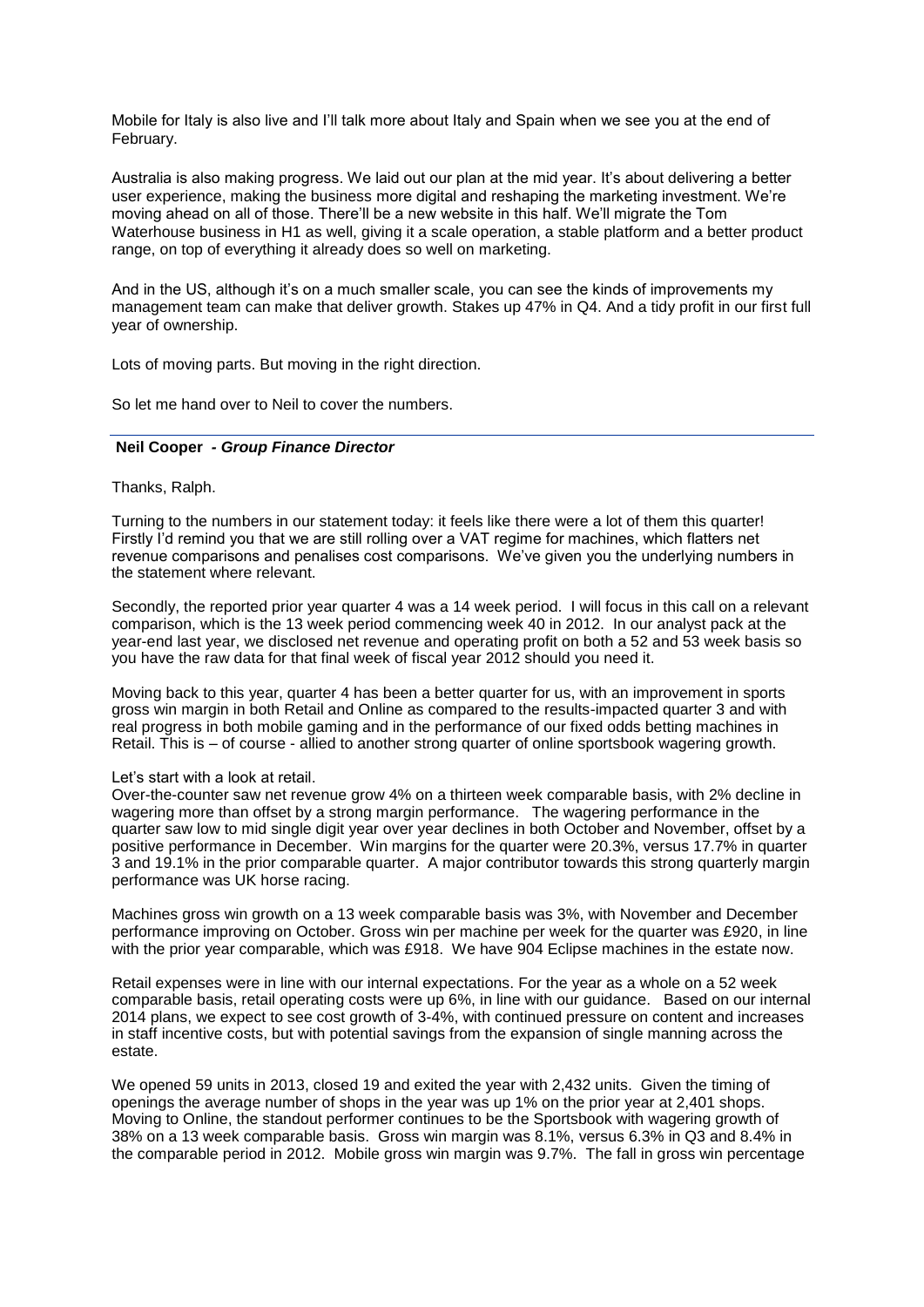versus the prior year was largely driven by the performance in football margins, which fell by circa 2 percentage points.

Sportsbook net revenue grew 30% on a comparable basis and Net revenue margin fell by 0.5 percentage points. 0.3 percentage points were driven by the gross win decline and 0.2 points were driven by the increase in offer costs during the period. The absolute value of free bets utilised in Q4 fell by a third as compared to Q3, with the completion of the Miapuesta migration programme and following other changes.

Online gaming saw an improved performance in the quarter versus that seen in quarter 3, with net revenue up 2% against the 13 week comparable versus a 3% decline in Q3 and with net revenue growth rates improving through the quarter. On a comparable 13 week basis, Casino was up 3% in the quarter and Poker up 1%. Bingo was flat.

I expect the full year marketing to net revenue ratio in Online for 2013 to be around 27%, with free bets accounting for 0.8% of wagering. The comparable figures in 2012 on a 52 week basis were 26% and 0.5% of wagering respectively. Looking ahead to 2014, our current internal plan assumes a circa 25% marketing to net revenue ratio, and an increase in the cost of free bets to around 0.9% of wagering.

The US performed strongly in Q4, with wagering up 47% on a comparable basis and with margin – at 8.3% - substantially ahead of the 3.4% comparable performance in the fourth quarter of 2012.

We are pleased with the operational progress made in Australia, both in Sportingbet and with the preparation for the Tom Waterhouse integration. This despite a fairly well publicised Spring Carnival which was substantially worse than the norm, not least due to the favourite winning the Melbourne Cup.

Moving to the full year, given the performance in Q4, we expect to see unaudited full-year Group net revenue 16% ahead of last year, or 18% on a comparable 52 week basis. Adjusting for the impact of the Machine games duty change, the 52 week net revenue growth was 12%.

Operating profit is expected to be around £334m. Following the finalisation of the asset accounting for Australia, we expect defined amortisation of around £11m in total, leaving an expected preexceptional EBIT of £323m.

Exceptional costs of £18.6m are expected. This is in line with guidance with the exception of a £1.4m fall in value on our investment property portfolio. Sportingbet exceptionals have come in at £13.5m, which – together with £4.6m expensed in 2012 – equates with our guidance of £16m for the Australian integration and £2m for the Miapuesta integration. We've incurred circa £2m of the expected £4m of exceptionals for Tom Waterhouse. The final item was the £1.7m cost expensed at the half relating to our H1 financing programme.

We expect around £800m of net debt for covenant purposes which reflects around 2 times cover versus EBITDA.

Finally in terms of 2013 we have become aware of an immaterial calculation error in the weighted average number of shares and thus EPS in the 2013 interims which will be rectified when we publish our 2014 interim results. In the meantime, IR will reissue the correct numbers directly to you.

I will also briefly mention our week 2 performance this year in which we suffered a major loss driven by an unusually high number of favourites winning. Commentary from the Racing Post on Monday and Tuesday this week makes clear that the pain was felt industry wide. As Ralph outlined, all 8 Premier league odds-on favourites won in the week, and 11 of 12 Football league shortest price favourites won on Saturday. To put this into perspective, results in 19 of our top 20 online selections on Saturday went to the punter and every single bet type with the exception of the unlucky 588 punters who backed 24-folds lost money.

That's all I want to cover today. We will, as ever, go into more detail when we see you at the final results presentation on 28 February. For now, I'll hand back to Ralph.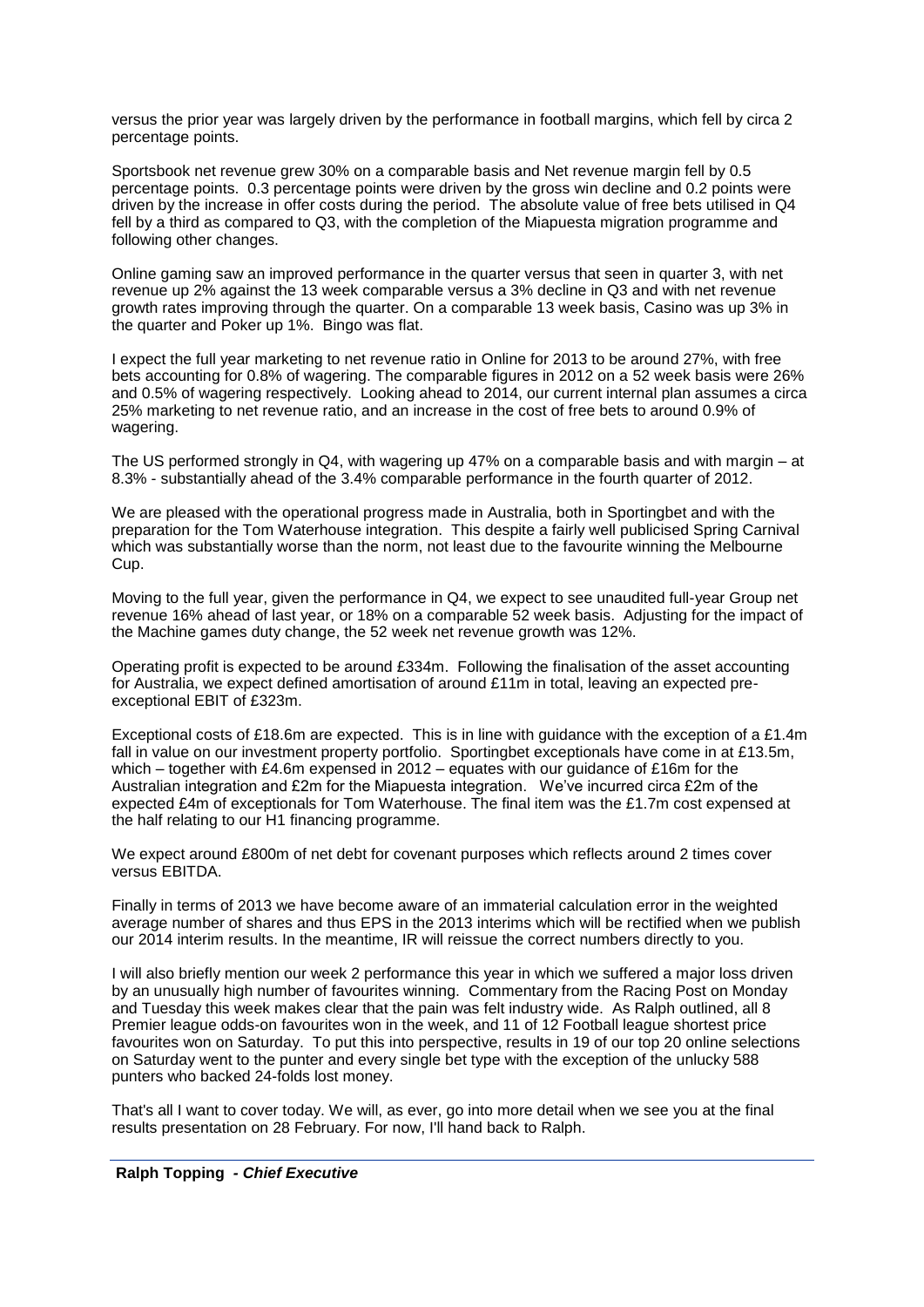Okay. Thanks, Neil. We'll take questions now. Remember it's a trading statement we're covering today. There are going to be more details at the end of February, so please don't take offence if we say we'll cover that in February in much more detail.

So first, over to you, operator.

### **James Ainley** *- Citi - Analyst*

Could you give us a sense of what the like-for-like uplift on the new Eclipse machines is?

## **Ralph Topping** *- Chief Executive*

Neil?

## **Neil Cooper** *- Group Finance Director*

I think that's a detail that we'll come back to you with at the prelims. This is obviously still fairly early in the new year for us.

## **James Ainley** *- Citi - Analyst*

Right, okay. Thank you.

#### **Operator**

Jamie Rollo, Morgan Stanley.

## **Jamie Rollo** *- Morgan Stanley - Analyst*

Just a couple of questions, please, in online. The sports margins year on year were down 30 bps, but they were up about 120 bps over the counter and retail. Was that just the free bets mix?

And then, perhaps related to that, on mobile, you say the margins are obviously higher in sports but the ARPU was also higher, mobile versus desktop. Thank you.

#### **Ralph Topping** *- Chief Executive*

I'll let Neil cover off those.

### **Neil Cooper** *- Group Finance Director*

Jamie, in terms of your first question, the first thing to note is free bets for us is accounted for as a deduction after gross win. So it's the primary deduction in sports betting between gross win and net revenue, which is why I referred to both the gross win margin and a net revenue margin. To that extent, nothing that happens in free bets impacts the gross win margin.

The fact that they moved in a slightly different way is driven by a combination of a very strong horserace performance for us in the quarter, the bulk of which obviously will benefit retail, versus a less good football performance where football margin actually went down year over year in quarter 4 in mobile.

It wasn't quite as bad, I could say bad or good, but it wasn't quite as marked in retail, the football decline. But, fundamentally, it's about the weight of betting in online being to football and the weight of betting in retail being to horse racing.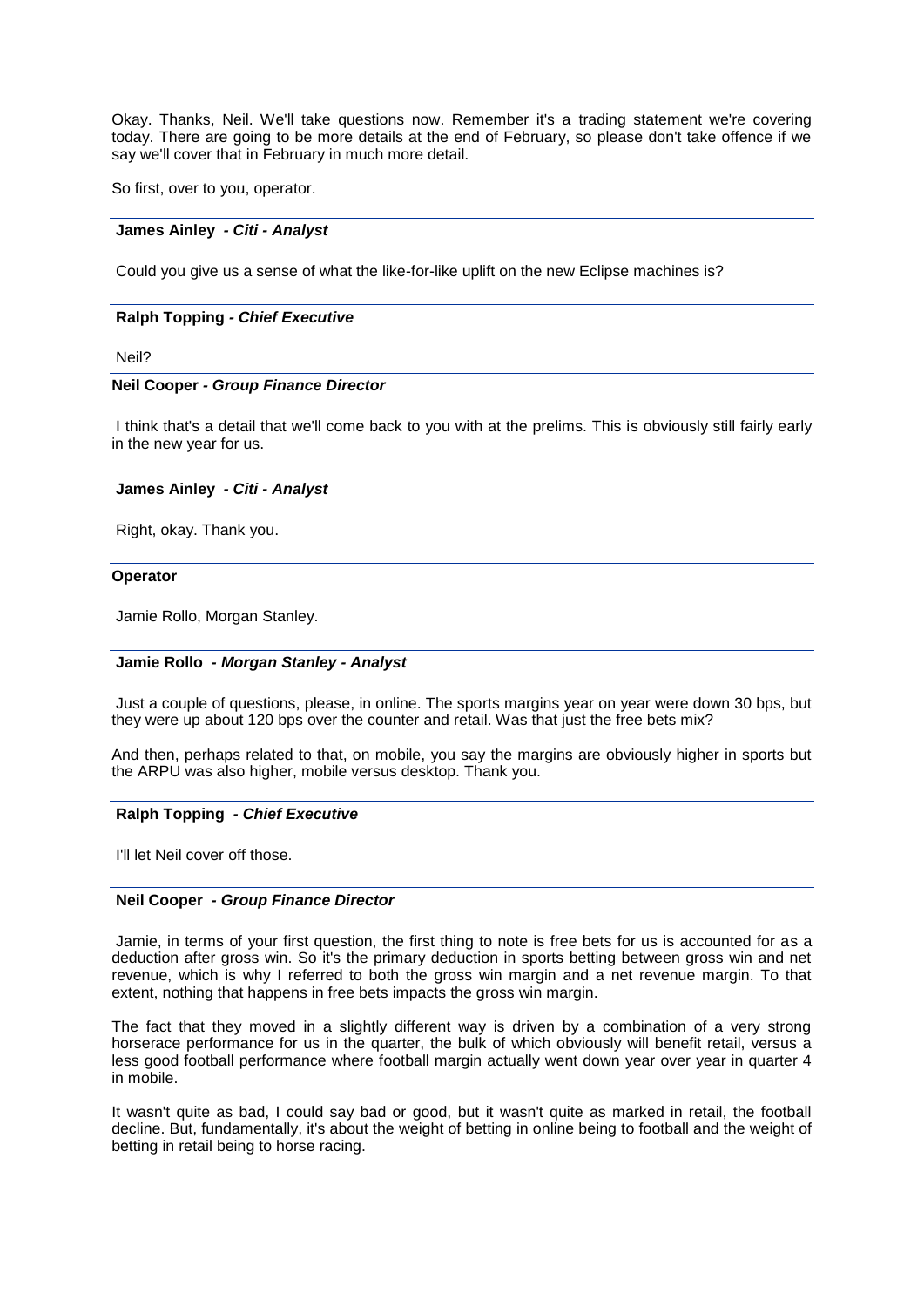### **Ralph Topping** *- Chief Executive*

There's a difference in business mix and there's also a difference in what's covered over the course of a day. Retail predominantly UK focus, predominantly UK football, but we've got quite a nice sizeable amount of business on European.

Across the course of a day in online the betting patterns move with the day and that increasingly is a multiple betting pattern. So we've got substantial UK-focused business, but we've got an increasing focus on European football. So when European football results are a wee bit weaker for us, and if you look at some of the results, Bayern Munich I think you couldn't beat them with a carpet brush at the moment, but I think -- and also the performance in Spain where the top three teams are virtually unbeaten this year.

So I think you'll see a deterioration in the margin, but it's temporary.

I'm really confident about that business over the medium term. I think it's real solid business. The amount of singles we're taking versus multiples now is a pleasing ratio and it's increasing and it's getting more pleasing, because it's much more in the way of multiples.

So where would I want to be as a gray-haired wizened old bookmaker? I would want to be where I am right now with that level of business.

### **Neil Cooper** *- Group Finance Director*

Thanks, Ralph. In terms of the second question, we've not made a public comment about the -- we've talked about the gross win split but we haven't made a public comment about the net revenue split. And I'm not in a position to give you those numbers on the phone now. I think we will take it away and consider giving you a bit more granularity on that at the prelims.

### **Ralph Topping** *- Chief Executive*

Are you happy with that, Jamie?

### **Jamie Rollo** *- Morgan Stanley - Analyst*

Yes. No, thanks a lot for those answers.

### **Operator**

Jeffrey Harwood, Oriel.

### **Jeffrey Harwood** *- Oriel Securities - Analyst*

I've got two questions. First of all, the data that you've supplied to RGT, broadly can you say roughly what that shows?

And secondly, is there any update on SSBTs and their performance, please?

## **Ralph Topping** *- Chief Executive*

On the RGT front, we continue to work with Government and, from our perspective at William Hill, we are an organization which is the biggest bookmaker in the UK and with that goes a lot of responsibility and I think leadership -- the onus to show leadership to the sector and we're determined to do that.

Our discussions with Government, both through the industry and through our own private meetings with them, are encouraging for us that we've got that dialog.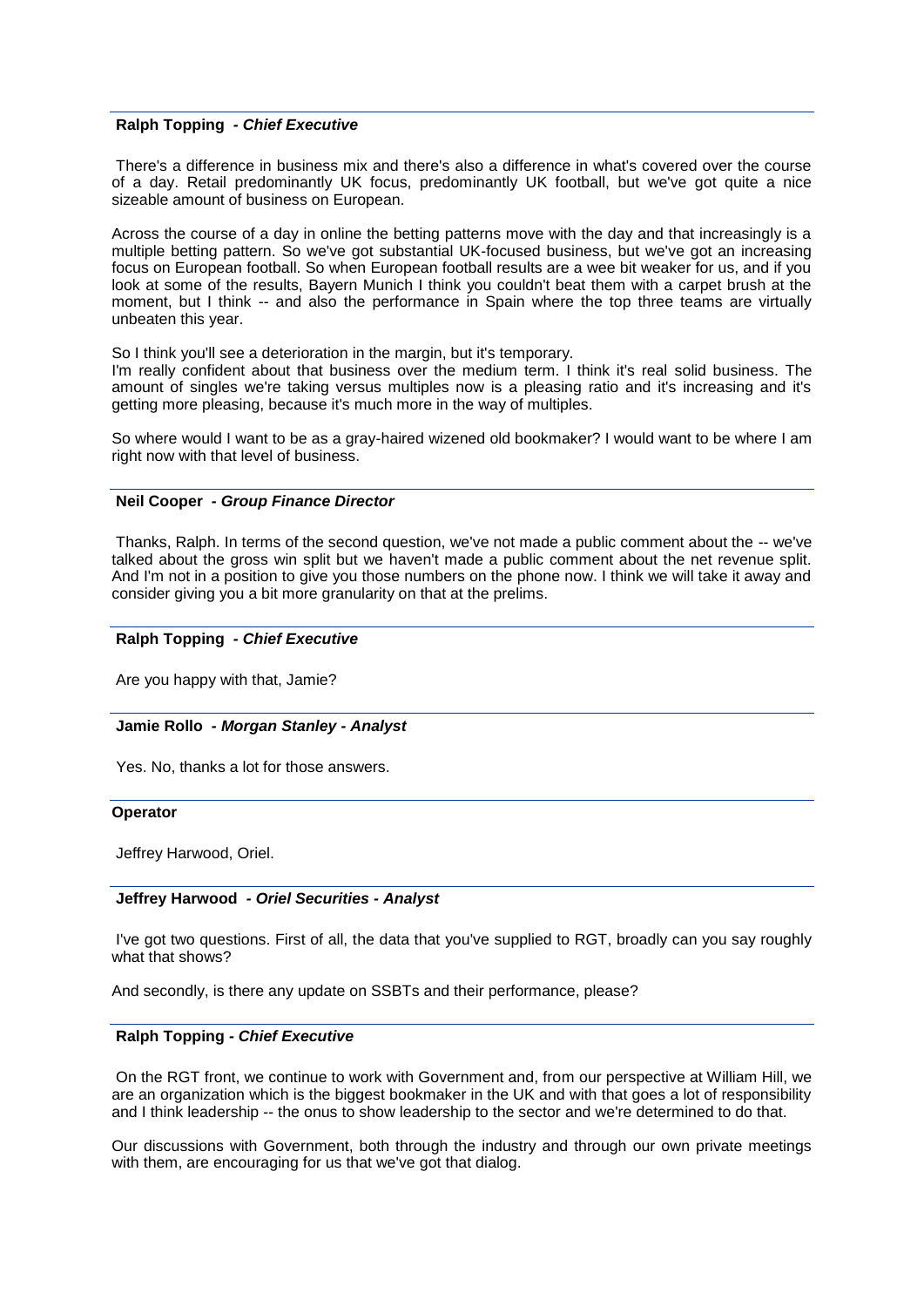Now, there'll be much more in the way of detail emerges over time as to what we're doing with Government. At this point in time, it's private, we don't want to make it public, but we're entirely happy with what we're doing and we're happy with the discussions that are taking place.

Second question, I'll hand over to Neil.

### **Neil Cooper** *- Group Finance Director*

SSBTs, for the year as a whole we had effectively an average of 678 SSBTs in the estate, which is north of -- that's off the back of the average equivalent of 286 SSBTs last year. So, as you can see, we're increasing the number of SSBTs we have.

Not surprisingly, our revenue through SSBTs has also gone up year over year -- I'm talking about fullyear numbers now, because an individual quarter is less relevant here -- has gone up by 73% and we're pleased with the contribution that SSBTs are making.

But they're relatively small in our business mix, to be fair, which is the reason we don't comment on them in what is an otherwise fairly crowded trading statement.

## **Ralph Topping** *- Chief Executive*

An SSBT is just an electronic cashier. Nothing more, nothing less. If you took them out, then punters would have to go to the counter with a bet. That's all an SSBT is. It's a development in technology. It isn't the panacea for retail; it's just another way in which the punters can execute a bet.

The shift in betting factored through SSBTs, yes, there was multiples.

### **Jeffrey Harwood** *- Oriel Securities - Analyst*

Okay, thank you.

### **Operator**

Richard Stuber, Nomura

### **Richard Stuber** *- Nomura - Analyst*

Just a couple of questions, if you don't mind. First of all on machines. I know you won't give like-forlike improvements on the new versus the old, but could you just -- bit of color in terms of how many weeks of installing the machines you need before they're reaching maturity. In other words, how many weeks of disruption you expect from installing machines.

### **Ralph Topping** *- Chief Executive*

Going on historical evidence it's about 6 to 8 weeks. It might be a wee bit longer than that, but it all settles down after about 10 weeks.

### **Richard Stuber** *- Nomura - Analyst*

Okay, great. Thank you. And secondly, could you just give the number in terms of (multiple speakers) --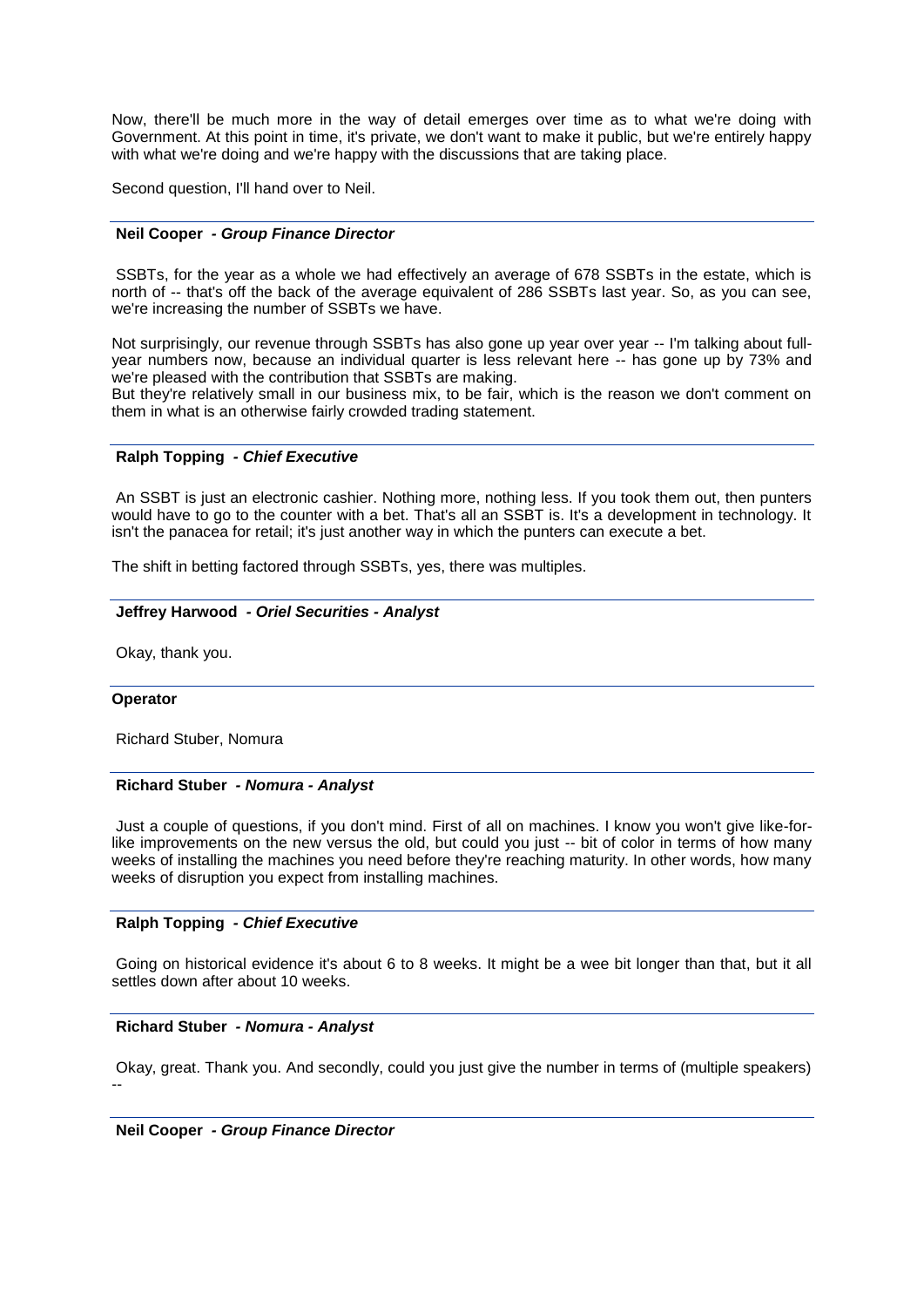Sorry, Richard, just one thing. We will give you more data on this at the prelims. I didn't want to imply that we weren't going to be open about it; we're just not in a position to be open about it today, that's all. We'll talk more about this at the prelims.

## **Ralph Topping** *- Chief Executive*

Yes, you're not dealing with Maradona and Messi here, experts in body swerves. So we will give you the details at the end of --

### **Neil Cooper –** *Group Finance Director*

I'm Norman Hunter man, actually.

## **Ralph Topping** *- Chief Executive*

You're a Norman Hunter man? (laughter) We'll give you the more details at the end of February.

### **Richard Stuber** *- Nomura - Analyst*

Okay, great. And just as a second question, you've given the proportion of the total gaming net revenue from mobile at 23%. Could you give us a number for the mobile sportsbook as well, please, for Q4?

## **Neil Cooper** *- Group Finance Director*

Yes, it's north of 40%.

### **Richard Stuber** *- Nomura - Analyst*

Right. Okay, thank you.

### **Operator**

Victoria Greer, JPMorgan.

### **Victoria Greer** *- JPMorgan - Analyst*

The first thing I just wanted to ask, obviously the football results last weekend were pretty exceptional and you've highlighted that, but is there anything about it that makes you think that it won't come back through the year? It's clearly a big swing. Is it just the magnitude of it that makes you think that it potentially might not come back?

## **Ralph Topping** *- Chief Executive*

Listen, the one thing you can never do is predict where football will be, but if I was sitting calmly having a cappuccino with you in central London and talking about, I'd be saying, look at the sky, look at the size of our business now.

You're not talking about a business from five, six years ago where a loss on a weekend like that would have been about GBP3 million, GBP4 million in online. You're talking about a scale business; 38% growth in the last quarter, 48% in the first two weeks. You're talking about a mammoth sports betting business. We've lapped up market share like a greedy person sticking the bread in the dripping after the roast beef comes out of the oven.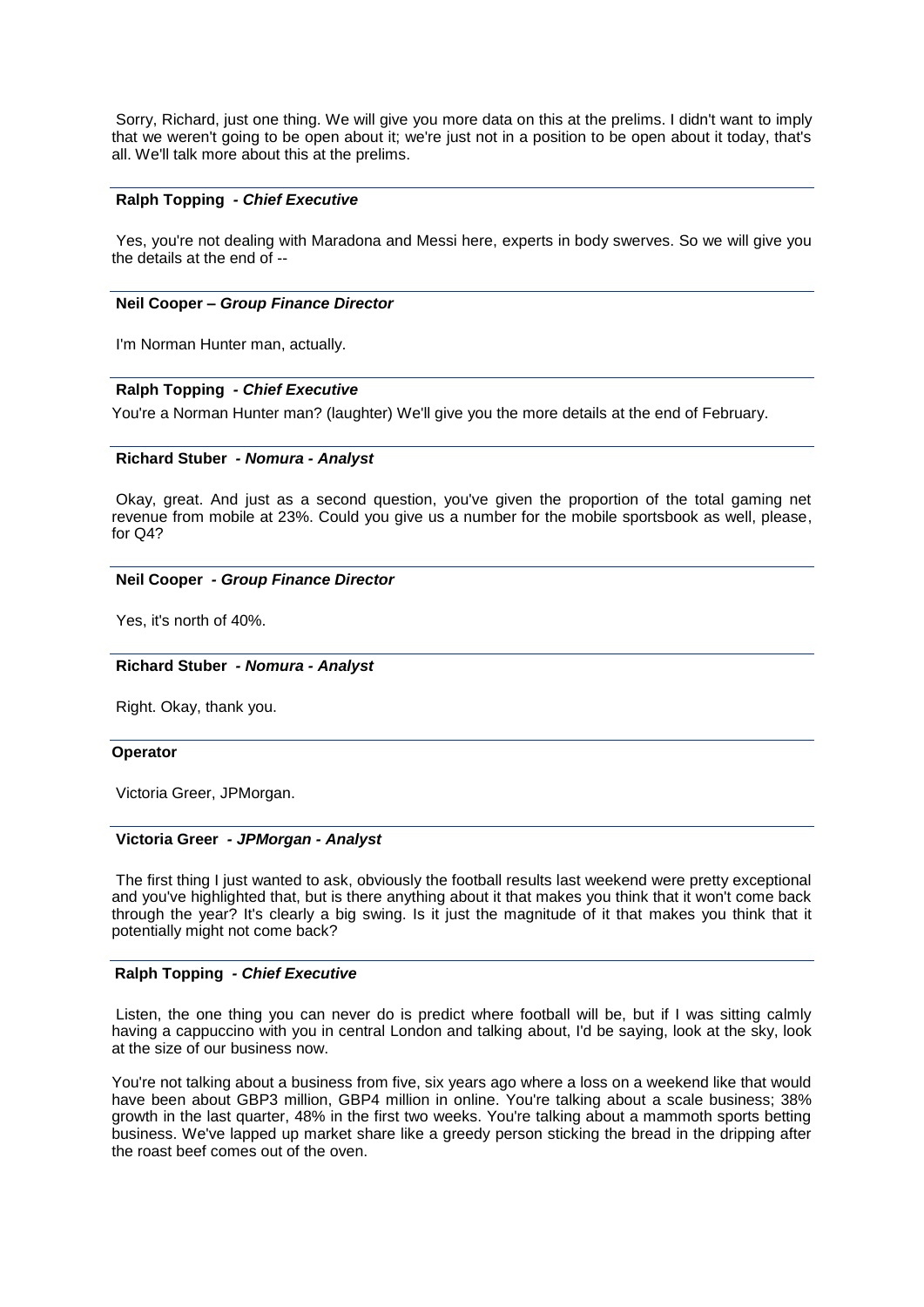We have grown our business at the expense of others and because of a number of factors. That makes any loss you're going to get that much bigger than it was five years ago.

Now when Dettori day happened, our losses of business, I think, was about GBP7 million, but that was on a huge volume racing business. Advance that forward 18 years and, when you look at our business mix in online, a GBP13 million loss on an exceptionally bad day is what you would expect.

Going forward, I think we will have extremely good days when the results go for us, given the scale of business we've got. But I can't promise that, because if I could see into the future, I tell you what, I wouldn't be wasting my time talking to you on this call; I'd be out there punting like mad. (laughter)

### **Neil Cooper** *- Group Finance Director*

Yes, if I could just make one more perhaps obvious comment. Our view is that returns trend to the normalized expectation and that statement is a fair statement at any point, looking forward.

Now the implication of that is I think it would be -- whilst we're hopeful that the increased consumer interest, awareness and so on will lead to better things, I think assuming that we're going to have a run of abnormal good results looking forward would be equally as imprudent as assuming we're going to have a run of terrible results looking forward. At any one point in time, I think we can assume, looking forward, the normal run of results.

## **Ralph Topping** *- Chief Executive*

Isn't he more articulate than me? I used to hang about on street corners in Glasgow. He's been hanging around Mayfair. Fantastic. (laughter)

### **Victoria Greer** *- JPMorgan - Analyst*

Great. Thank you very much.

## **Neil Cooper** *- William Hill PLC - Group Finance Director*

Is that okay, Victoria?

## **Victoria Greer** *- JPMorgan - Analyst*

Yes, that's great. Thank you. Could I also just ask, on online you've guided to taking some of the spending out of the marketing budget next year and putting it more into free bets. Does that reflect - or is that essentially a response to what you're seeing competitors do in the market for online?

### **Neil Cooper** *- Group Finance Director*

Well look, I'll make a couple of comments here. I think the first thing to say is, as ever, what we've indicated to you today is what our plans are. We will be situational as we go through the year and we determine what is the right competitive response.

Now as regards the upweighting in free bets, I think it's fair to say that we have increased the number of free bets 2013 on 2012. It's fair to say that, at the point we really started to push that, our wagering growth has accelerated. I'd remind you we did 26% in H1. We did over 40% in Q3 and near 40% in Q4. So, to us, this is something that looks like it's a successful part of our marketing armory.

You have to look at it in the round, together with the net revenue to -- the marketing that sits below net revenue. But I think it's a fair comment to say that we've been pleased with what we've seen, otherwise we wouldn't be planning to do more.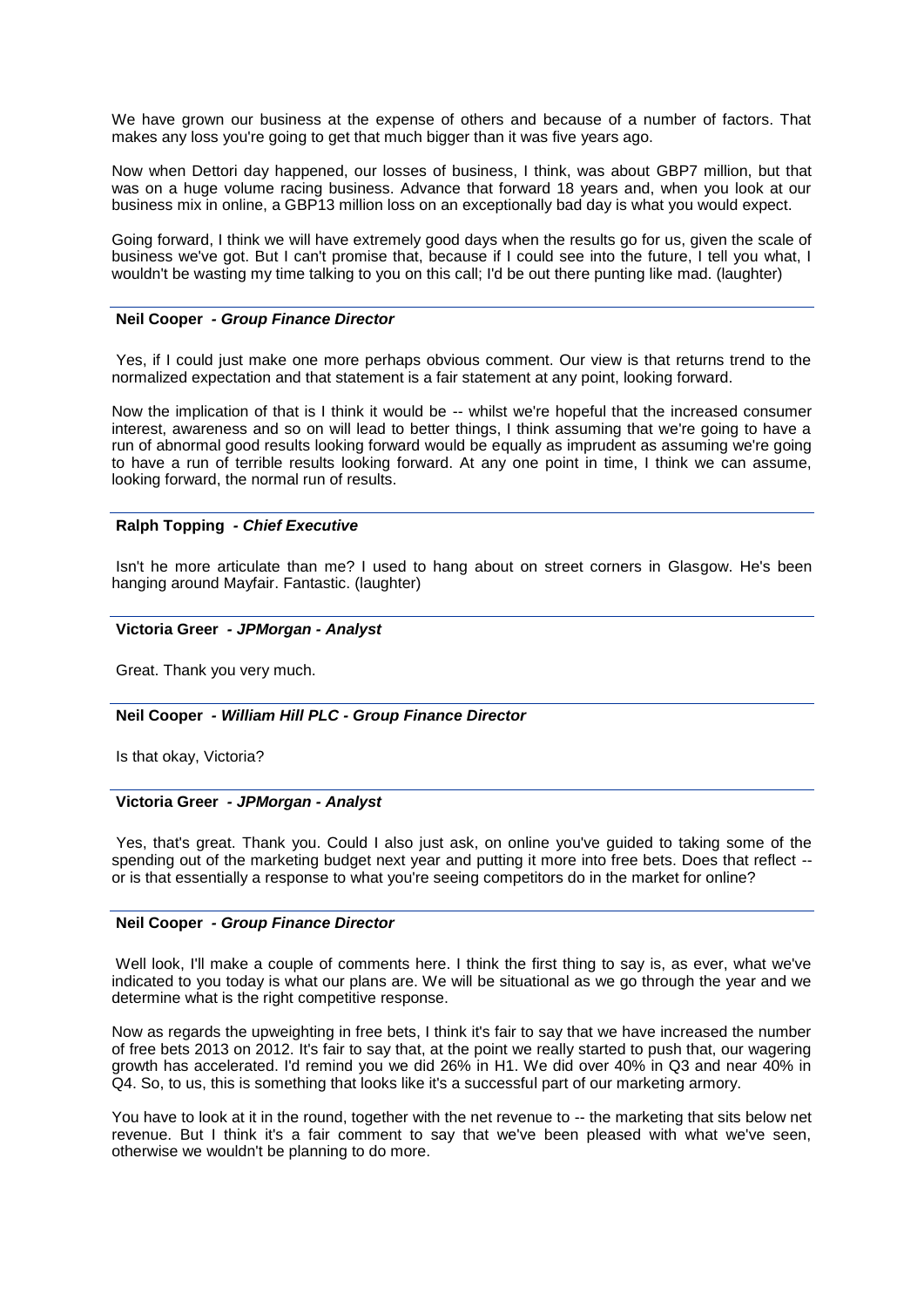## **Victoria Greer** *- JPMorgan - Analyst*

And then just a last one, if I can. So on mobile gaming, clearly it's accelerated quite a bit, going from 18% of net revenue in Q3 and then to 23% in Q4. Obviously there's some cannibalization with the rest, but with 23% of it up 200%, clearly the rest must be down pretty significantly. Can you talk a bit about the rest that isn't mobile gaming?

## **Ralph Topping** *- Chief Executive*

We'll give you more detail in February on that.

## **Victoria Greer** *- JPMorgan - Analyst*

Great. Thanks.

### **Operator**

Laura Evans, UBS.

## **Laura Evans** *- UBS - Analyst*

Just two from me, please. Firstly, can you give any detail on the impact that video walls have been having on the stores they've been rolled out in so far?

### **Ralph Topping** *- Chief Executive*

Yes, I can. Good impact.

### **Laura Evans** *- UBS - Analyst*

Okay. Thank you. And secondly on Australia, when is a decision likely to be made on branding?

## **Ralph Topping** *- Chief Executive*

Decision on branding and what we'll do with branding, we'll reveal at either the end of February or soon after.

## **Laura Evans** *- UBS - Analyst*

Okay, great. Thank you.

#### **Operator**

Nick Edelman, Goldman Sachs.

## **Nick Edelman** *- Goldman Sachs - Analyst*

I just had quick question on the cost guidance. In terms of the 3% to 4%, if you took just the increase in content cost plus your staff costs going up, does that take you above 4%? And then the offset from some single manning brings it back into the 3% to 4% range. Is that how that works?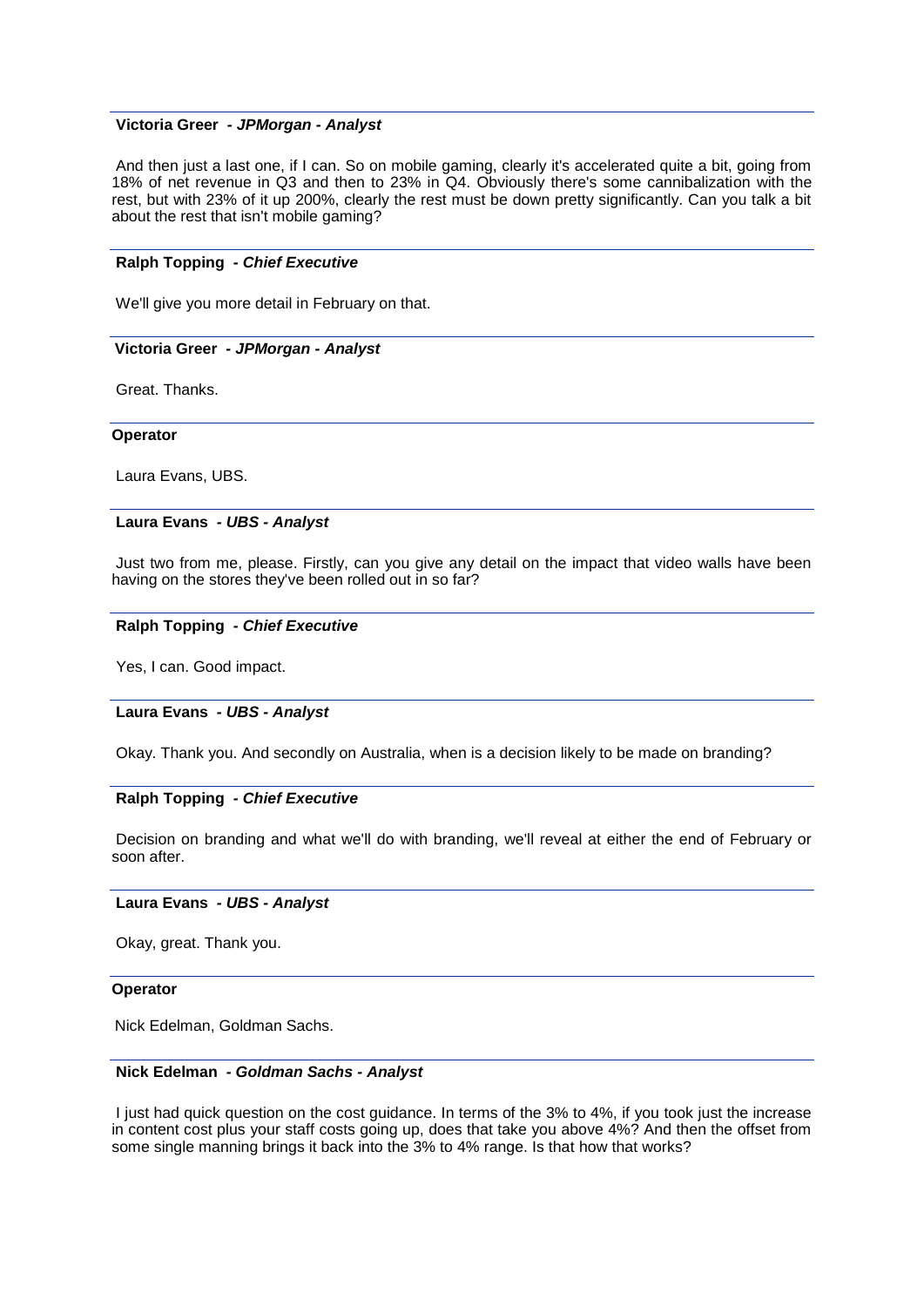## **Neil Cooper** *- Group Finance Director*

Well, I wouldn't peg it so closely to the numbers, but that's certainly the principle.

The reason we've got a degree of caution about this is that we're trialing the extension of single manning into the evening at the moment. And our primary concern is to make sure that, from a health and safety perspective, we're not doing anything that we might look back later and think was the wrong thing to do. So we're being cautious about how much -- we obviously have a view as to what we think we might do, but we don't want to be definitive about it because the trial hasn't finished yet.

So I think there's a degree of potential -- certainly if you think about where we might go on single manning in the evening that would get you towards the 3% end.

### **Nick Edelman** *- Goldman Sachs - Analyst*

And can you just -- so where are you right now in terms of single manning? And then does this take -would that offset take you as far as you could go on single manning?

### **Ralph Topping** *- Chief Executive*

Listen, at the moment it's a trial. We're looking at the potential for seven shops to be single manned during the evening as well as the morning. Quite categorically not all shops will be going to single manning because we're very much into the serious risk assessment. So more details at the end of February on this. And I don't think we want to be tied down to giving you any indication at the moment because the trial is still underway.

### **Neil Cooper** *- Group Finance Director*

Nick, if I've understood your question, we do and we have single manned during the morning and up to midday. We've been doing that for, well --

### **Ralph Topping** *- Chief Executive*

Since I was a cashier.

## **Neil Cooper** *- Group Finance Director*

Yes, since Ralph was a cashier.

## **Ralph Topping** *- Chief Executive*

So that is since the parrot on Long John Silver's shoulder was an egg.

### **Neil Cooper** *- Group Finance Director*

I think that's a long time ago, Nick. So we've been single manning for a long time in the morning, as I think everybody does in the sector.

## **Ralph Topping** *- Chief Executive*

So I think there's a lot of hype about it and a lot of people don't understand it, but it has been -- it's been a fact of life since I entered the industry. And, as a person who once ran the Cowdenbeath shop from nine in the morning until six at night on my tod, I can tell you it is not an emotional issue for anybody who works in a betting shop and actually sees -- for most people working in a betting shop. So we'll give you more details in February, all right?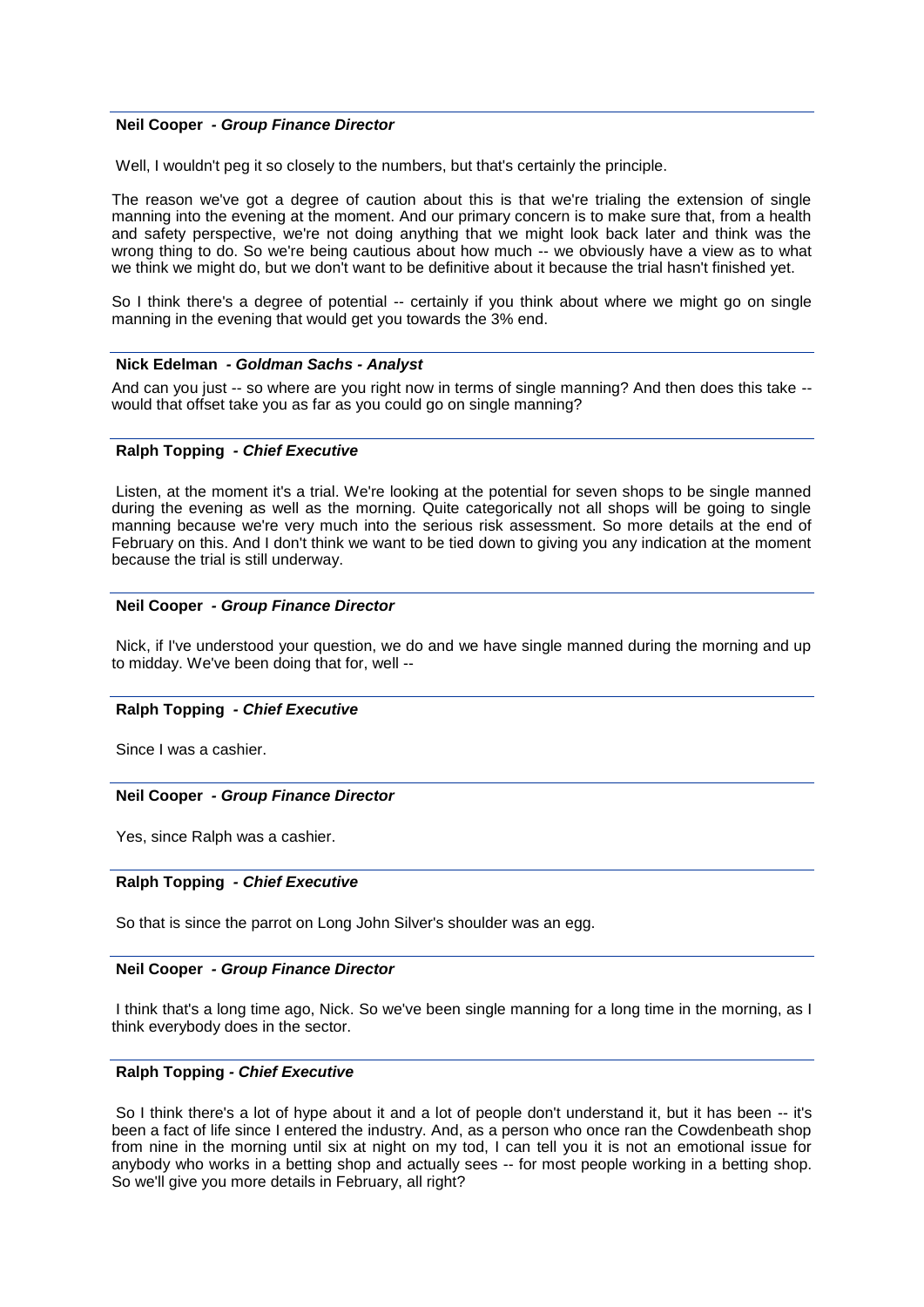## **Nick Edelman** *- Goldman Sachs - Analyst*

Okay. Thanks. It's also reassuring to hear your push notifications going.

## **Ralph Topping** *- Chief Executive*

In the background?

### **Nick Edelman** *- Goldman Sachs - Analyst*

Yes, it sounds like you've got bets coming through at the moment.

## **Ralph Topping** *- Chief Executive*

No, strangely enough, it's a little note from my daughter saying I'm doing wonderfully well on the call and she's enjoying it. (laughter)

### **Nick Edelman** *- Goldman Sachs - Analyst*

Thanks very much.

## **Operator**

Gavin Kelleher, Goodbody.

## **Gavin Kelleher** *- Goodbody - Analyst*

Just two from me. On Australia, can you give us any color on what amounts wagered were, growthwise, in Q4?

### **Ralph Topping** *- Chief Executive*

No. Next question?

## **Neil Cooper** *- Group Finance Director*

We will, but we'll do that at the interim, Gavin. This is just simply a year-end trading update, to be fair. So we will do that in more detail, not just obviously the wagering but a fuller picture when we get to the prelims.

## **Ralph Topping** *- Chief Executive*

Next question?

## **Gavin Kelleher** *- Goodbody - Analyst*

Just then on Australia, any significant media deals for you guys at the moment, or does that have to wait until after the branding decision?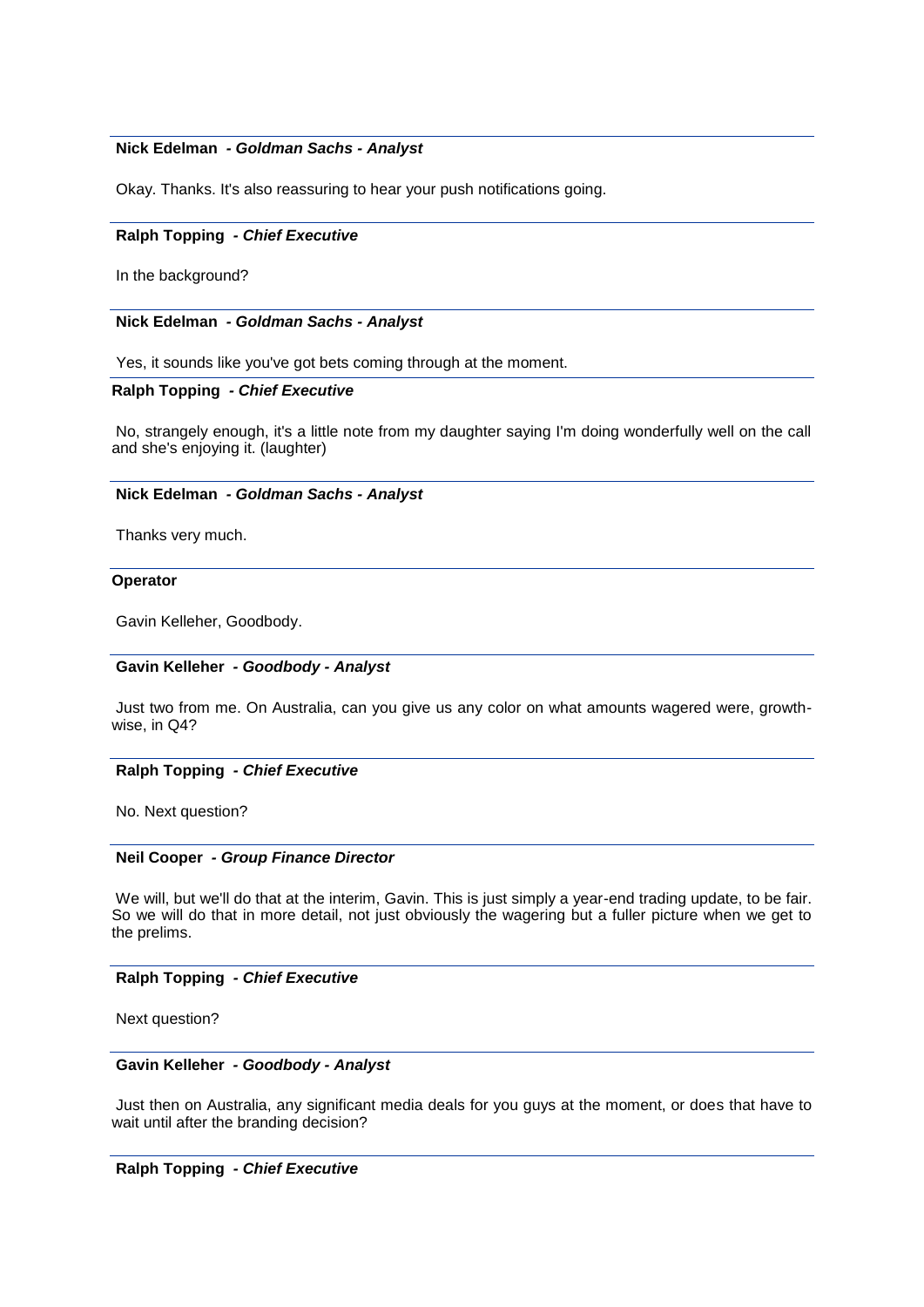I'm not going to tell you anything on that.

## **Neil Cooper** *- Group Finance Director*

We are in a position to know what we're doing, but for commercial reasons we may not choose to announce it on this call, if that's okay.

## **Ralph Topping** *- Chief Executive*

I was going to say I'm not going to tell you that, but that's pretty much the same answer from me. (laughter)

## **Gavin Kelleher** *- Goodbody - Analyst*

Okay. Thanks a million, Neil. Thanks, Ralph.

### **Operator**

Patrick Coffey, Barclays.

## **Patrick Coffey** *- Barclays - Analyst*

Just a few from me, if you don't mind. Just in terms of the costs outside of the single manning of the stores in the evening, which I accept, as you say, is a trial, are there any more cost efficiencies that you could drive over the next coming years? That's one.

I suppose just --

### **Ralph Topping** *- Chief Executive*

The answer to that is yes.

## **Patrick Coffey** *- Barclays - Analyst*

Okay. And could you maybe give some further details on what that could be, maybe size of those cost efficiencies?

## **Ralph Topping** *- Chief Executive*

I think it's all wrapped up with point of consumption tax and what we might do sensibly around the business.

Let's just say that Neil and I look at costs all the time and there are areas that we're exploring at the minute, but we're not going to give you any guidance on that at the moment.

## **Patrick Coffey** *- Barclays - Analyst*

Okay.

**Neil Cooper** *- Group Finance Director*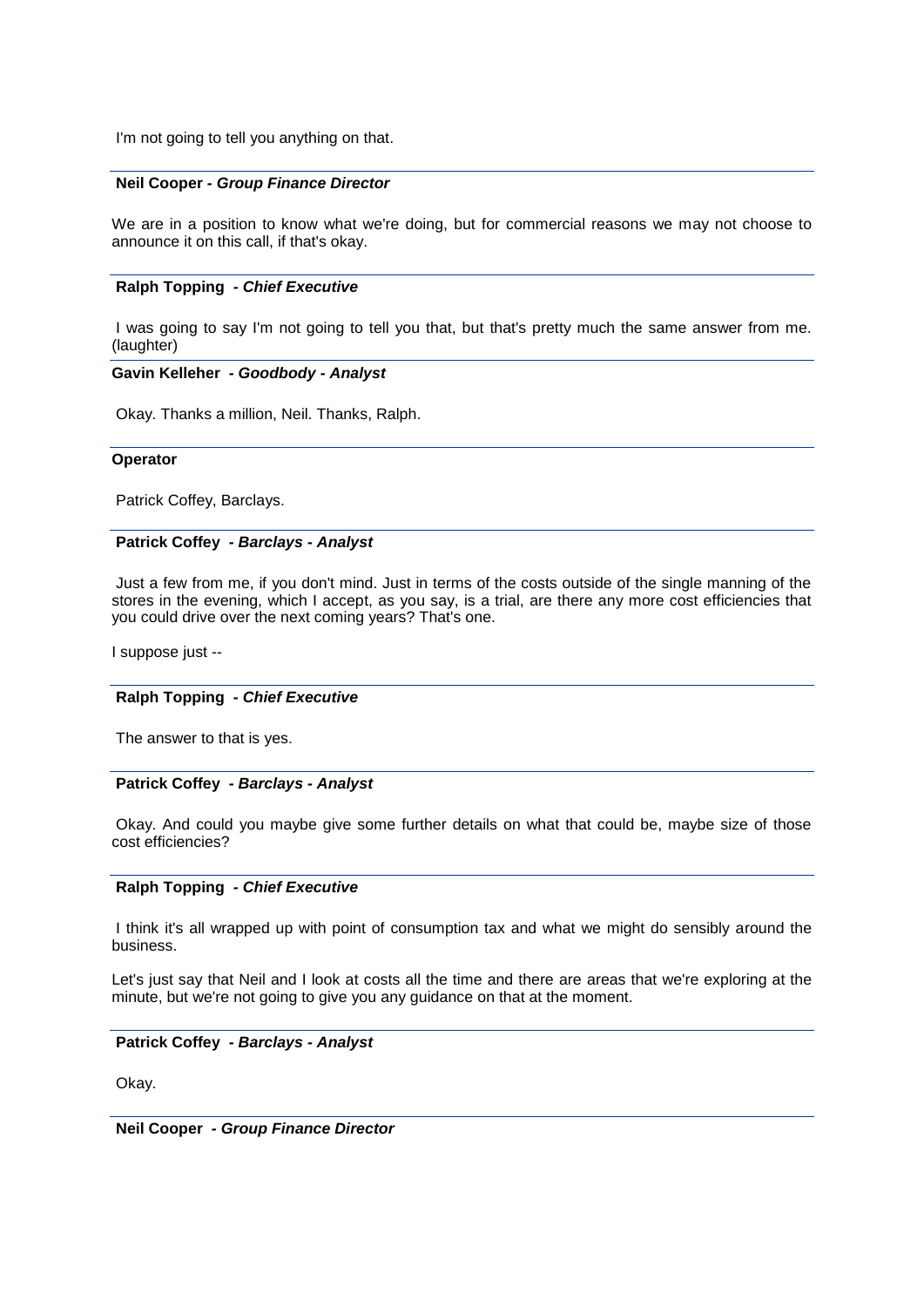I think, notwithstanding the general view that there is always more you can do, we are a highly operationally geared business. The bulk of our costs fit into three categories.

Content costs, I don't need to rehearse the story about the above-inflation rises we've seen.

Property, our rent roll is fairly aggressively managed. We've seen benign inflation compared to the recent past, or the longer term in our recent numbers. So I think I'd be cautious about believing there's very much more we can do in the property above and beyond what we're doing now.

And then there's obviously staff and we've talked about, I think, some of the key drivers around there.

So I think there's not a huge amount of variable costs sitting there you can make a decision on, if I'm honest. A lot of it is fixed in its nature.

As I've said, not to say that there is not cost cutting that we can do, but certainly at the retail operational level I wouldn't be sitting there thinking there's big lumps of costs just waiting to be pulled out because history would tell you that we've been fairly tight on cost in retail and most of the cost is structural.

## **Patrick Coffey** *- Barclays - Analyst*

Sure, okay, very clear. In terms of the accounting error, sorry you briefly mentioned this earlier, can you just clarify that accounting issue you mentioned and perhaps the impact?

### **Neil Cooper** *- Group Finance Director*

Yes. We got our average number of shares wrong, as a result of the -- it was just simply a spreadsheet error. It's not a material change, but just for good order we thought we'd highlight it on the call and then the guys will send out the corrected number.

## **Patrick Coffey** *- Barclays - Analyst*

Sure, but then the assumption might be that the consensus number of shares is incorrect for the next few years, too low.

### **Neil Cooper** *- Group Finance Director*

The impact on the full-year consensus number is less than -- is around 0.7%, 0.8%, so it's not a material change.

### **Patrick Coffey** *- Barclays - Analyst*

Okay. Thank you. Just thinking about gross win margin mix and mobile on, say, a five-year view, given your very strong growth in mobile. So on a five-year view, how much do you think of online will actually come from mobile, roughly?

#### **Ralph Topping** *- Chief Executive*

I will take that question on February 28.

### **Patrick Coffey** *- Barclays - Analyst*

Fair enough, I'll ask it then. And then a final one, if you don't mind, is just whether you've seen any material changes in the competitive landscape in the UK. Obviously, Paddy Power made reference to this on their call in Q4 last year, but have you noticed anything material either from a marketing or from odds perspective that you could highlight?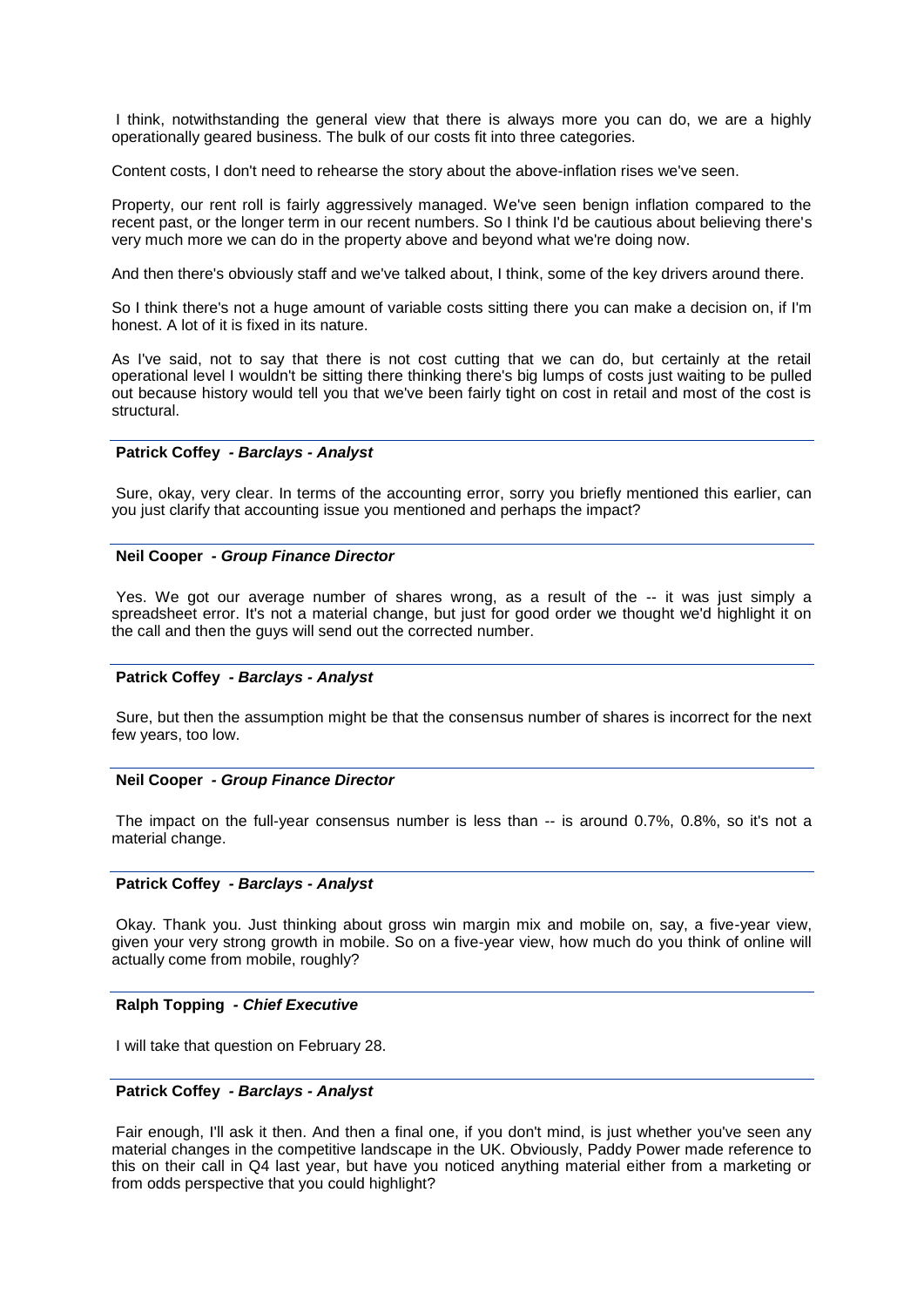## **Ralph Topping** *- Chief Executive*

No, I didn't pick up what Paddy said about the landscape at all, but it's -- I suppose from our perspective, we only look at our own Company and we believe that we're picking up market share left, right and center on our sportsbook business and also on our gaming business.

And I can say this honestly, I don't think -- this business is in great shape. Internally we've got a very good management team. I think Neil and I have a very good partnership. The business is in great hands stewardship wise and I think we're very much looking forward to the future of the business over the course of the next while.

So competitive landscape, I think it's a verity now. It's not any guesswork that we are lapping up market share from weaker people who have weaker companies, who don't have the range of businesses that you need, like a good sportsbook, good online casino and good High Street presence.

And I think that's down to the fact that we've still got people in our business who understand bookmaking, UK bookmaking and all the issues that it faces. And, thankfully, that should see us all right for the next wee while anyway as an organization.

Most other companies have people who are passing through. Paddy Power's been lucky. They've had Patrick there at the helm for a long, long time.

### **Patrick Coffey** *- Barclays - Analyst*

Sure. And just following on from that, and a final one if you don't mind, is just, given your financial flexibility and your scale relative to the competition, is it not tempting -- I appreciate you can't really say much here because there's issues around what the competition is, but is it not tempting to ramp up the marketing spend in 2014/2015 well above the 25% you mentioned to really put the gas on gaining market share ahead of and during the point of consumption tax transition?

### **Ralph Topping** *- Chief Executive*

I think on that front we'd like to consult with our shareholders and get their view and whatever. But from -- it is tempting, yes, there's no doubt about it. If you've got a drowning opponent then it's tempting to stick a hosepipe down their throat. But we will always try and carry shareholders with us.

## **Patrick Coffey** *- Barclays - Analyst*

Okay.

### **Neil Cooper** *- Group Finance Director*

I think you've also got to look at the progression to 2014 in terms of the free bets as well. Effectively, versus what we did in 2012, we're expected to be nearly doubling the amount of free bets we're offering in 2014. So whilst the headline net revenue ratio looks like it's a little lower, net free bet (technical difficulty).

So I think I would just say it's important to look at our marketing efforts (technical difficulty) and just pick on one element.

I think the other thing just to say, listen, this isn't just about a ratio gain. It's ultimately about the absolute size of the bucket in real terms. And, clearly, 25% from us is a much, much bigger set of weapons than 25% from someone who's half of our size. That needs to be taken into account as well.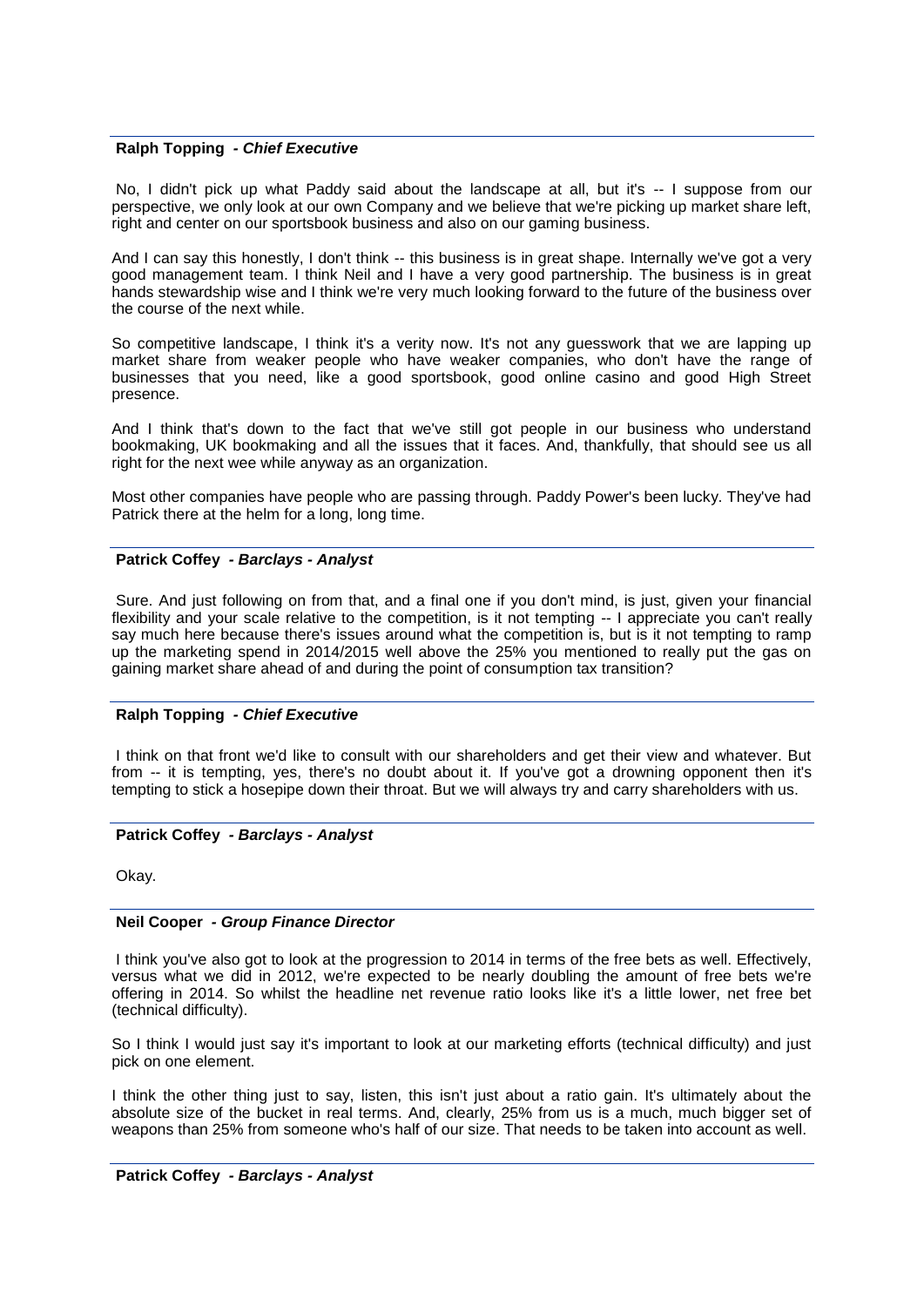Yes, absolutely. Okay, thank you very much, guys. That's very clear. Cheers.

### **Operator**

Ed Birkin, Credit Suisse.

## **Ed Birkin** *- Credit Suisse - Analyst*

Just a few quick ones for Neil, please. Just in terms of the SIS, you've put in the statement you expect no operating profit in 2014. Is it fair to assume that's going to be the case going forward in the next few years?

### **Neil Cooper** *- Group Finance Director*

No, the proximate issue of this is that SIS have lost some contracts in their outside broadcasting division, as we understand, and they're now looking at how they deal with that. We understand that that is likely to be a one-year issue. So I think, until you hear more, I would only assume this is a 2014 issue.

### **Ed Birkin** *- Credit Suisse - Analyst*

Okay, great. And then in terms of shop openings, the year end you've got more than 1% more than the average. Should we be looking at the opening of year-on-year average number of units being about 2%, 2.5% increase, then, as opposed to the 1% you had this year?

### **Neil Cooper** *- Group Finance Director*

What you mean in 2014?

### **Ed Birkin** *- Credit Suisse - Analyst*

Yes.

## **Neil Cooper** *- Group Finance Director*

We've typically guided to around 1% net because -- bearing in mind that, as well as the absolute number of openings, we would -- so this year, for example, this year -- 2013, we had around 60 openings and 15 closures; net 45. So, in absolute terms, it's a little bit higher than the 1%. But we have no intention to be running long term greater than this sort of broad number. Whether it's 1% or 2%, I think, on the scale of the estate, it doesn't make a huge amount of difference.

And that partly will depend on bunching. So we did not open 1% last year in 2012. We've done slightly better than that in 2013. You're going to see some bunching just because of the nature of the property process. I think if we are opening net 30 to 40 that's broadly where we expect to be.

## **Ed Birkin** *- Credit Suisse - Analyst*

Okay. And two more quick ones. In the exceptionals, you said Tom Waterhouse, I think, you've exceptionalized GBP2 million of the GBP4 million.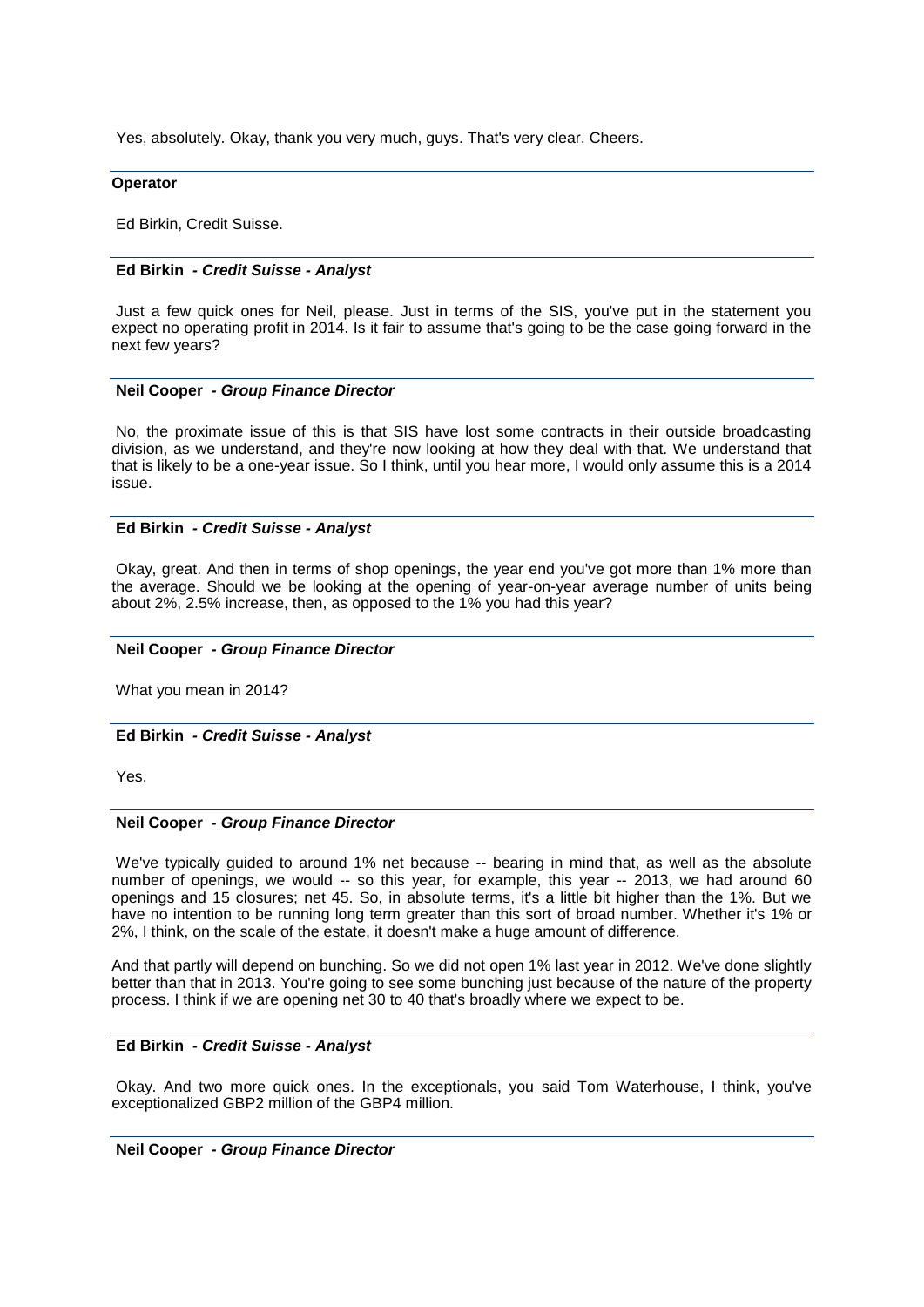Yes.

## **Ed Birkin** *- Credit Suisse - Analyst*

So GBP2 million of exceptionals in 2014. Are there any other big items we should be thinking about at the moment?

## **Neil Cooper** *- Group Finance Director*

Well, not to my knowledge at this stage of the year, no.

## **Ed Birkin** *- Credit Suisse - Analyst*

Okay. And then finally (multiple speakers) --

## **Neil Cooper** *- Group Finance Director*

The Sportingbet. We're expecting all of the Sportingbet stuff to have been expensed this year. Obviously Waterhouse still coming some and some. Never say never, but I'm not aware of anything at the moment.

## **Ed Birkin** *- Credit Suisse - Analyst*

Okay, great. And then finally, can you confirm have you fully rolled over the market exits now in terms of the online (multiple speakers)?

## **Neil Cooper** *- Group Finance Director*

Yes. The last closure that was relevant for this purpose was December 5 last year.

## **Ed Birkin** *- Credit Suisse - Analyst*

Okay, great. Thanks very much.

## **Operator**

David Jennings, Davy.

## **David Jennings** *- Davy - Analyst*

Just one question from me. Ralph, you talked a lot about how the scale of the online business has really increased in recent years. Can you just give us a sense for what active customer growth was in 2013 versus 2012? And the absolute size of your customer base now in the European online business, please?

## **Ralph Topping** *- Chief Executive*

No, we'll tell you on February 28. That's a detailed question. We'll go into it there. But just take away I'm very, very happy with the shape of the business and direction and travel for the business.